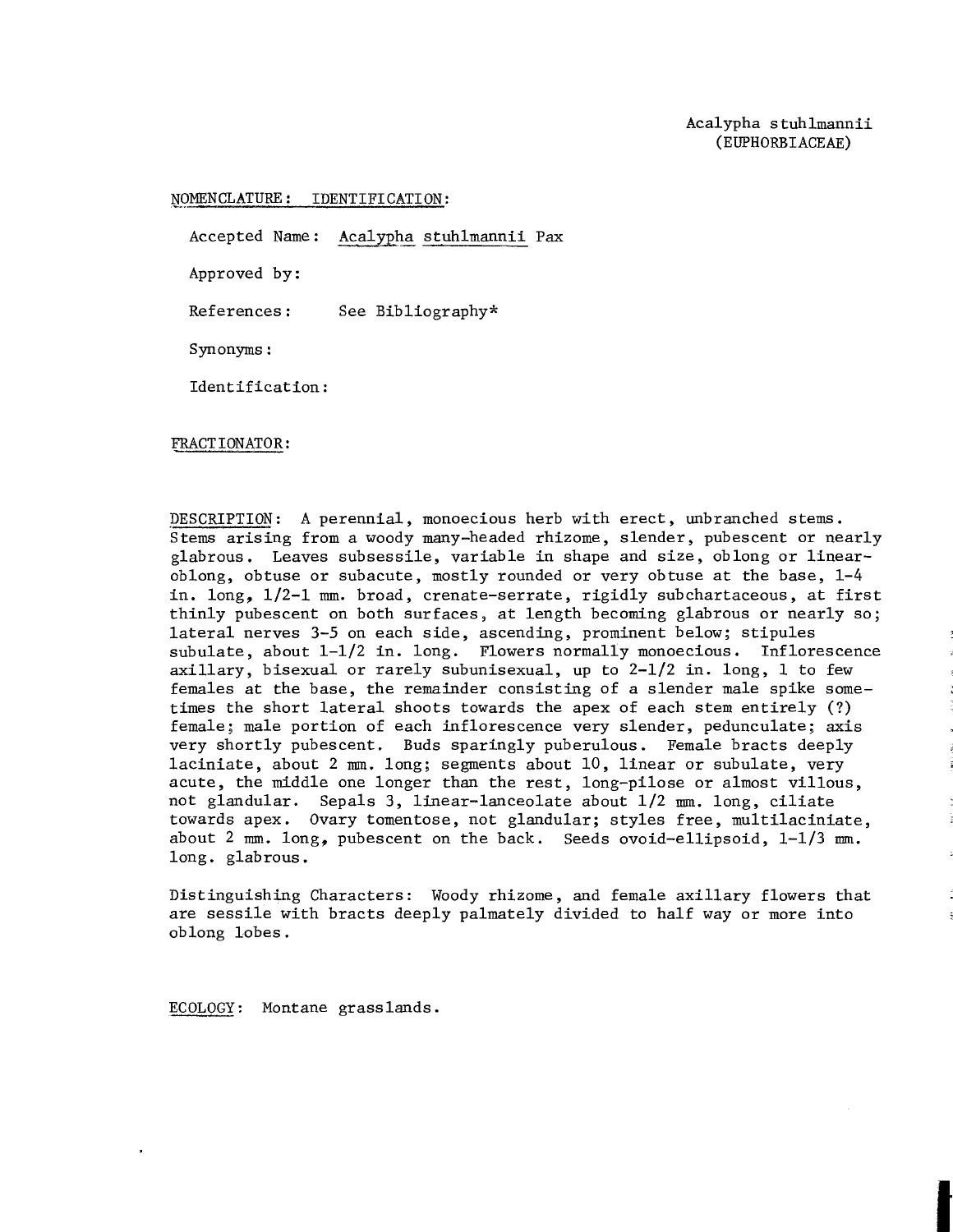and and the

COMMENTS: This species was not found in the literature on vegetational studies. Other species of Acalypha were noted: **A.** psilostachya, A. fruticosa, A. ornata, A. senensis, A. bipartita and A. volkensii. These species occur within the geographical range of **A.** stuhlmannii.

Agnew mentions that  $\underline{A}$ . stuhlmannii is common in its area of occurrence in Kenya.

USES:

## ACTIVITY DATA IN Acalypha :

|    | A. diversifolia            | <b>PS</b> | C  |             | Hudson |
|----|----------------------------|-----------|----|-------------|--------|
|    | A. hederacea               | КB        | DL |             | Brewer |
|    | A. hispida                 | WA        | DK | tannin      |        |
|    | A. lanceolata              | WA        | DK | phytosterol | Oleson |
|    | Acalypha sp. (Puerto Rico) | WA, KB    | C  |             | Cole   |
|    | Acalypha sp. (Costa Rica)  | WA, KB    | C  |             | Hudson |
| А. | stuhlmannii                | KB        | C  |             |        |
|    |                            |           |    |             |        |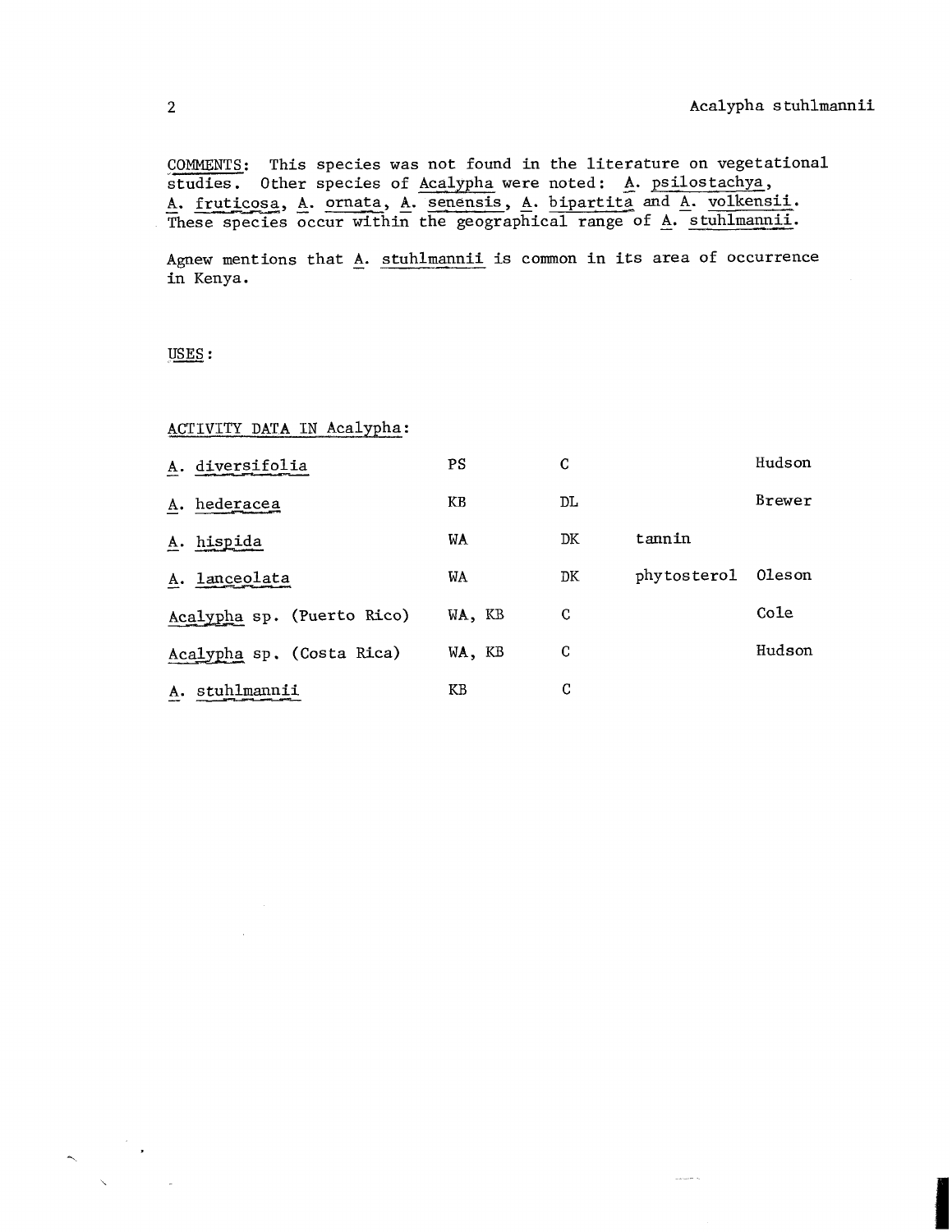## REFERENCES :

 $\sim 10^{-1}$ 

 $\sim 10^7$ 

 $\mathbf{r}$ 

- \*Agnew, A.D.Q., 1974. Upland Kenya Wild Flowers. Oxford Univ. Press; p. 215.
- \*Fanshawe, D.B., 1973. Check List of the Woody Plants of Zambia Showing<br>Their Distribution. Govt. Printer, Lusaka. Govt. Printer, Lusaka.
- Hutchinson, J., 1912. In Thiselton-Dyer's Flora of Tropical Africa. Lovell Reeve & Co., London; Vol. 6(1): 905-906.